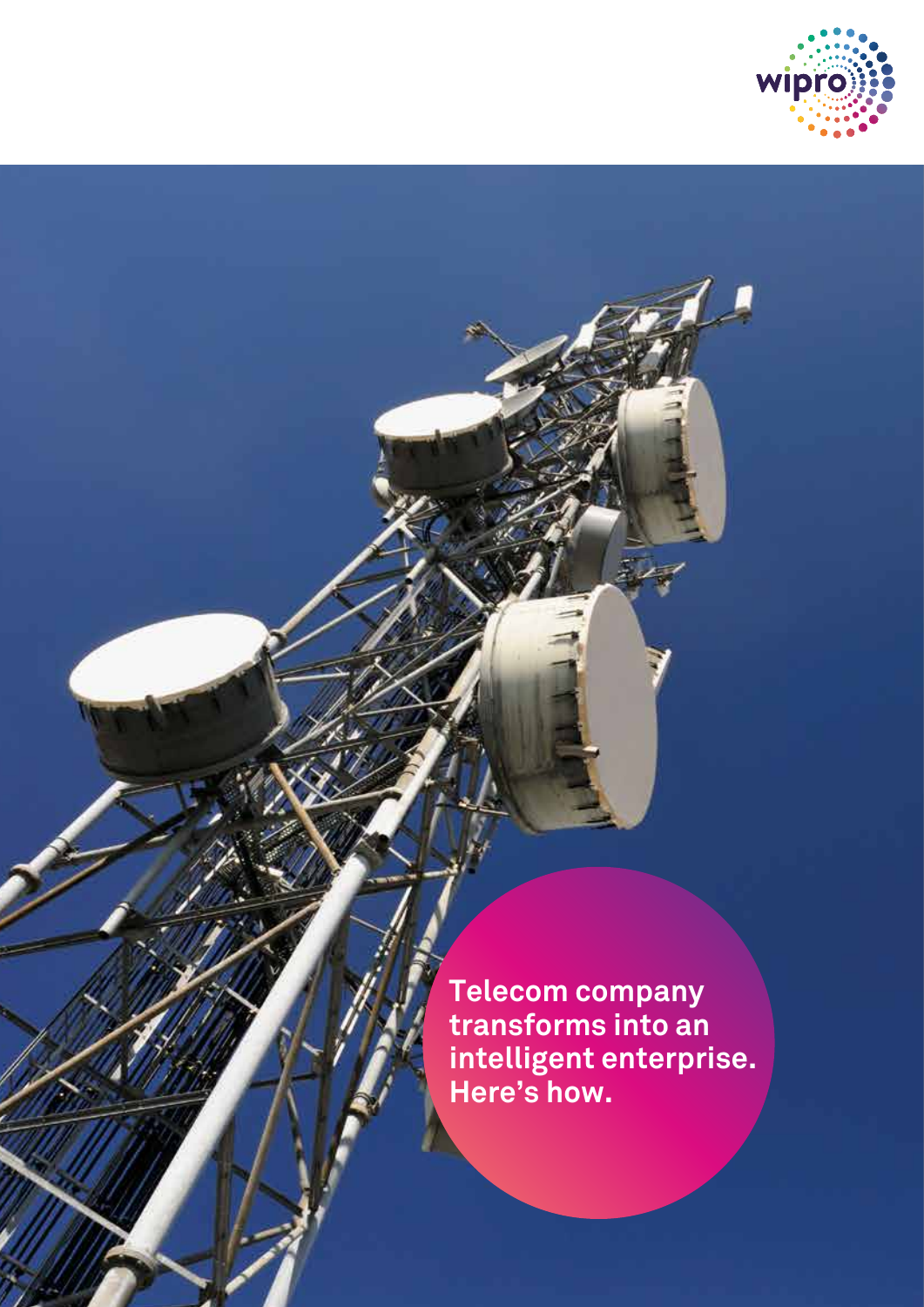# **Client background**

- **Client:** A large wireless network provider
- **Industry:** Telecommunication
- **Customers:** Over 160 million subscribers
- **Products or services:** GSM, 3G and 4G pre-paid and post-paid services, SIM cards, etc.
- **Area of operations:** Asia

#### **Challenge**

The client was adding a variety of customer-facing services and applications across its digital channels. These channels and services, in turn, were generating valuable customer data that could help draw insights to further fuel business.

However, the client's legacy data warehousing and campaign management systems could not be easily integrated with the digital channels.

The new sources of data and the systems were not streamlined to handle various data formats. These could not be scaled to store the growing data volumes, and batch processing/latency issues prevented the client from making effective use of the data. The option to add storage to the legacy system was not cost-effective as it would mean making large investments in license andmaintenance costs.

The client's campaign management system was also not able to cope up with the various business demands due to technical constraints in their legacy data warehouse system.

## **Solution**

To leverage the availability of rich data, to extract real-time actionable intelligence, and to execute real-time personalized campaigns, the

**The network provider leveraged a real-time insights platform with the capability to process 15 billion events a day and a real-time personalized campaign management solution to smart-connect with its subscribers across digital channels**

client engaged Wipro to build its next generation data-warehousing platform and campaign management platform. The goal was to build a foundation that could measure customer inventory, launch real time marketing campaigns and evaluate 160 KPIs used to improve uptake of new products and services while delivering an increase in average revenue per user.

Over a period of 1.5 years, Wipro worked on a program that cut across the user base leveraging a modern Ab Initio Collect/Integrate framework and Cloudera Big Data and Hadoop ecosystem.

The system was architected to provide scalability and the ability to process high volume and variety of data in real time. The Ab Initio interface provided business users the ability to add new sources of data and configure new business and campaign rules without any dependency on thetechnology team.

The implementation of the campaign management platform involved complex integrations with channels and other surrounding systems including business intelligence.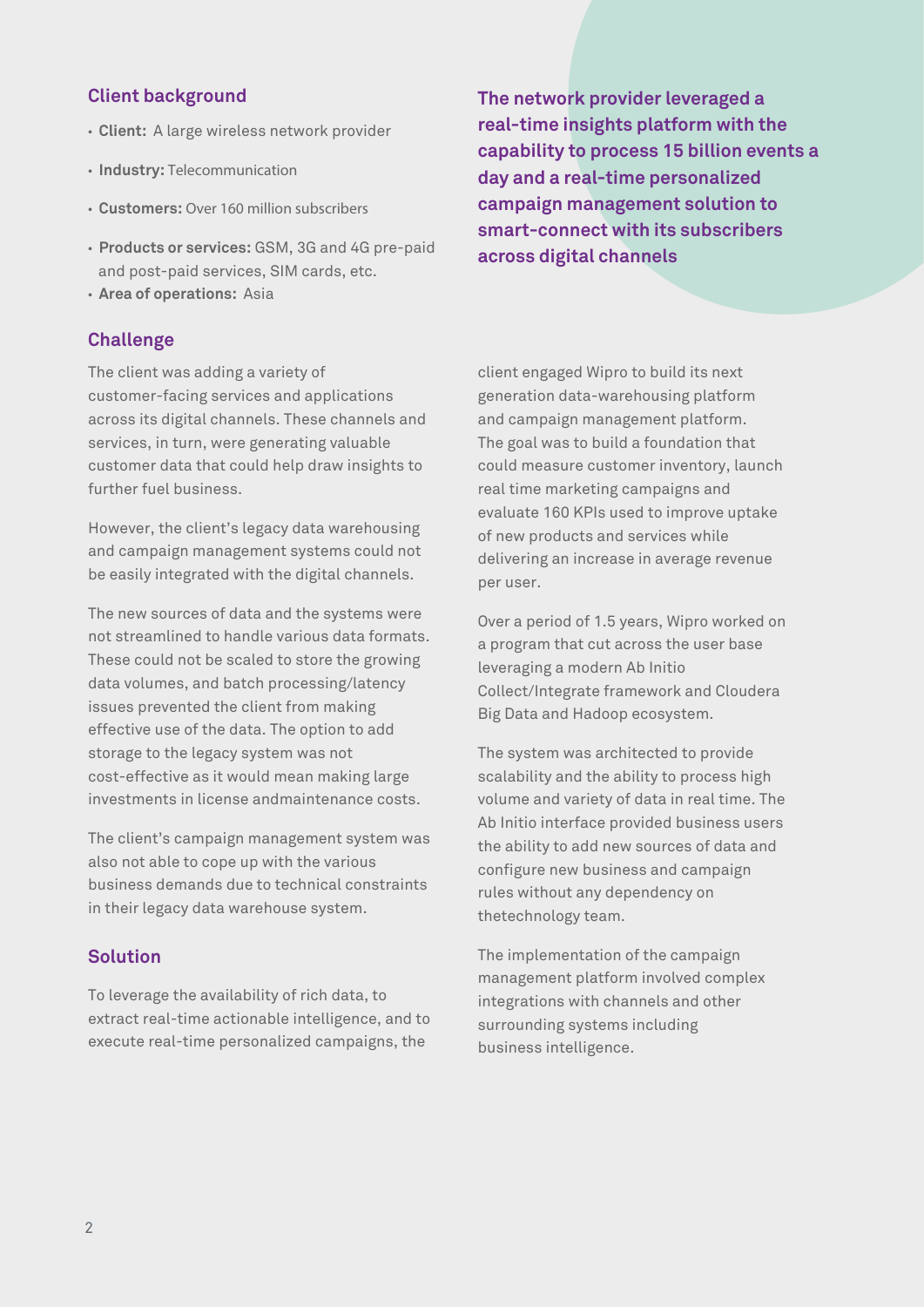## **Business impact**

With the new data warehousing system and campaign management solution, the client placed itself firmly on the road to becoming an intelligent enterprise. The new platforms provided several business capabilities and benefits



A 360 degree view of pre-paid and post-paid customers leveraging data across channels



Capability to process 15 billion events a day



Personalized campaigns based on customer behavior due to real-time analytics and recommendation engine



Campaign engine integration with all digital channels



Ability to process 100% more volume of Call Detail Record data as compared to the legacy system



Empowerment of business users to tweak business rules as per requirement



Integration with ERP to seamlessly launch and manage real-time campaigns - examples include recharge offers, combo packs to high value customers, etc. - based on accurate customer usage/consumption



Improvement in International Financial Reporting Standard with end-to-end revenue reporting based on customer type and products/services



Decommissioning of the legacy systems, which reduced millions of dollars in license. hardware, service and support costs

## **Quote**

"This was an innovation and insights-driven implementation, enabling revenue growth for the client. Overcoming the legacy barriers, we created a real-time data provisioning and insights platform and deployed configurable campaign management solution to help provide personalized offers to its subscribers and thus improve customer experience."

**Raman Awal,**  Practice Head - Information Management, Wipro